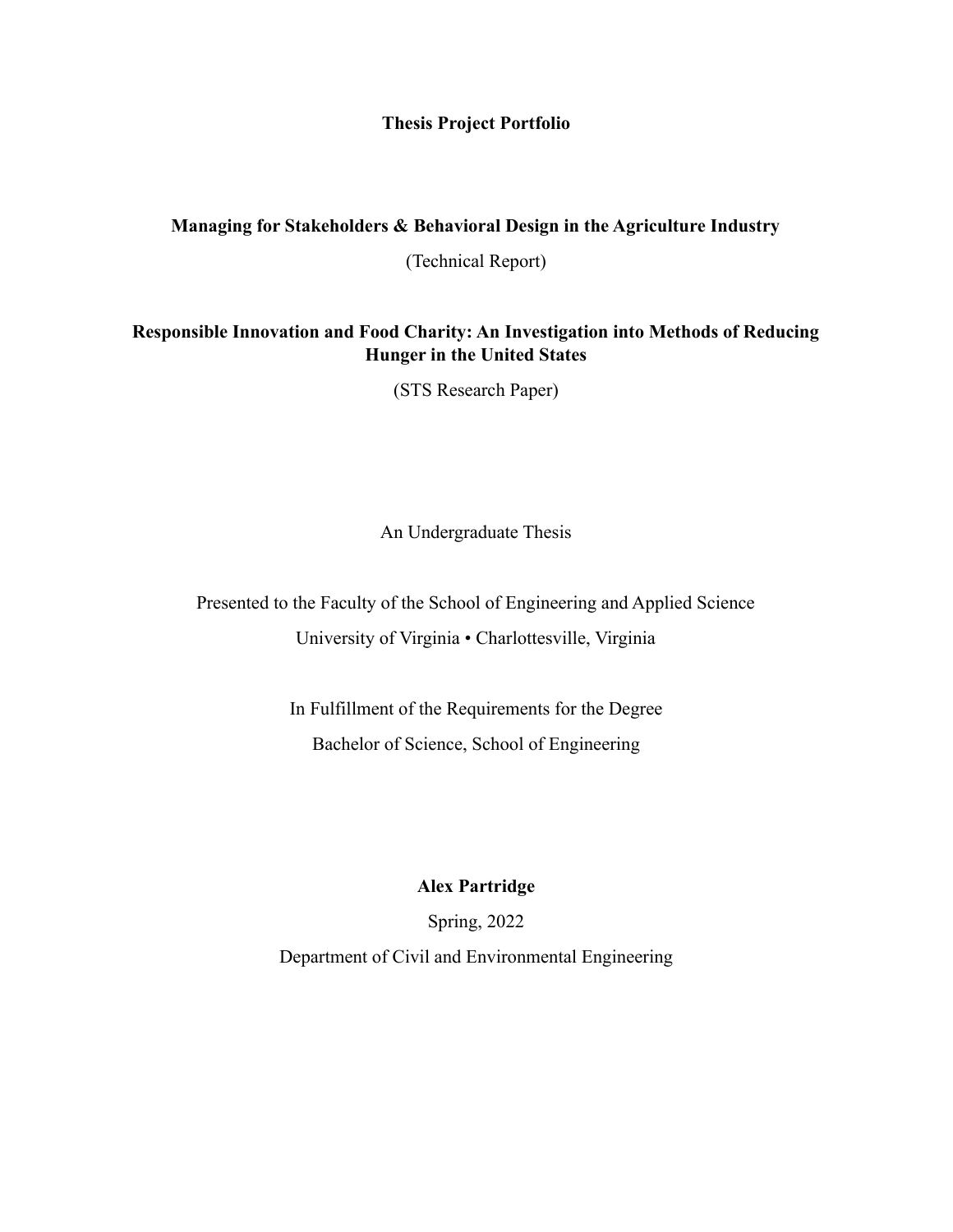# **Table of Contents**

Sociotechnical Synthesis

Managing for Stakeholders & Behavioral Design in the Agriculture Industry

Responsible Innovation and Food Charity: An Investigation into Methods of Reducing Hunger in the United States

Prospectus